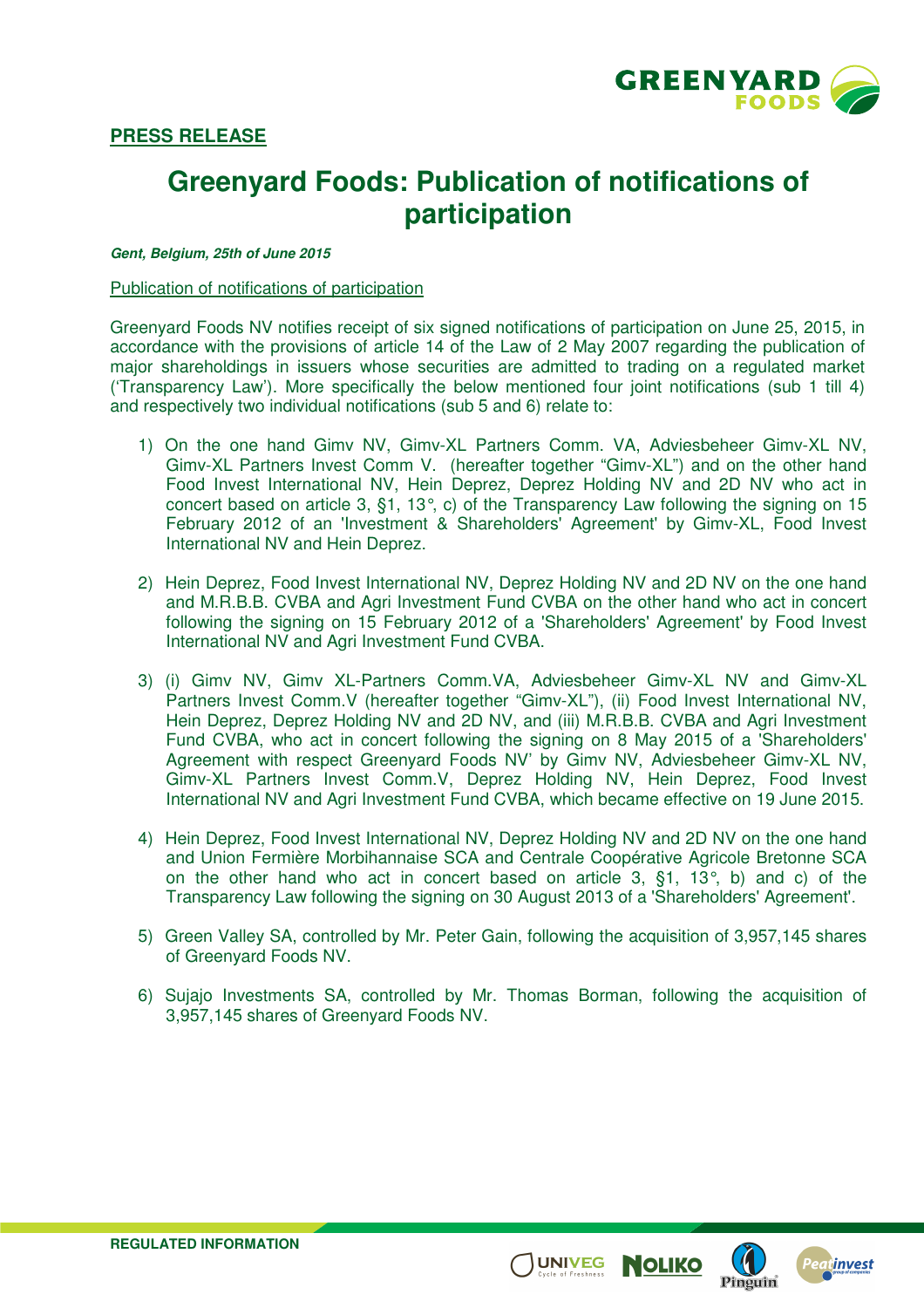

Following the introduction of the "Shareholders Agreement in respect of Greenyard Foods NV", on 19 June 2015 (i) the concerted action between Gimv NV, Gimv-XL Partners Comm.VA, Adviesbeheer Gimv-XL NV and Gimv-XL Partners Invest Comm.V on the one hand and Food Invest International NV, Hein Deprez, Deprez Holding NV and 2D NV on the other, was terminated and (ii) the concerted action between Hein Deprez, Food Invest International NV, Deprez Holding NV and 2D NV on the one hand, and MRBB SCRL and Agri Investment Fund CVBA on the other hand was terminated as well.

On 19 June 2015 Deprez Holding NV acquired a total of 14,806,171 additional shares of Greenyard Foods NV as a result of the partial demerger of De Weide Blik NV and contribution in kind of its participation in Peatinvest NV in Greenyard Foods NV. Hence the direct and indirect interest of Hein Deprez in Greenyard Foods NV increased to 50.49%. In addition Gimv NV, Gimv-XL Partners Invest Comm.V and Adviesbeheer Gimv NV jointly acquired 2,400,000 shares of Greenyard Foods NV as a result of the exercise of 2,400,000 warrants Gimv.

Following the introduction of the "Shareholders Agreement in respect of Greenyard Foods NV", on 19 June 2015 a new concerted action arose between (i) Gimv NV, Gimv-XL Partners Comm.VA, Adviesbeheer Gimv-XL, Gimv NV XL Partners Invest Comm.V, (ii) Food Invest International NV, Hein Deprez, Deprez Holding NV and 2D NV, and (iii) MRBB SCRL and Agri Investment Fund CVBA. The concerted action exceeds the threshold of 65% and amounts to 66.30%.

On 19 June 2015 Centrale Coopérative Agricole Bretonne SCA acquired 642,441 shares of Greenyard Foods NV as a result of the merger by absorption of Union Fermière Morbihannaise SCA by Centrale Coopérative Agricole Bretonne SCA. As a result of the increase in direct and indirect interest of Hein Deprez in Greenyard Foods NV, the concerted action increases from 50.05% to 51.93%.

On 19 June 2015 Green Valley SA (controlled by Mr. Peter Gain) and Sujajo Investments SA (controlled by Mr. Thomas Borman) each acquired 3,957,145 shares of Greenyard Foods NV as a result of the contribution of Univeg in Greenyard Foods NV. Consequently they each acquired a stake of 8.92% in Greenyard Foods NV.

An overview of all current notifications received by Greenyard Foods NV, and the corresponding shareholder structure, is available on www.greenyardfoods.com under the heading "Financial information > Information for the shareholders > transparency disclosures".

### **Notifications**

Notifications should be transmitted to both Greenyard Foods NV and the FSMA. Persons with a notification duty may submit their notifications to the company electronically for the attention of Mrs. Marleen Vaesen, CEO: marleen.vaesen@greenyardfoods.com, or by fax +32 (0)9 255 32 40.

**UNIVEG** 

**NOLIKO**